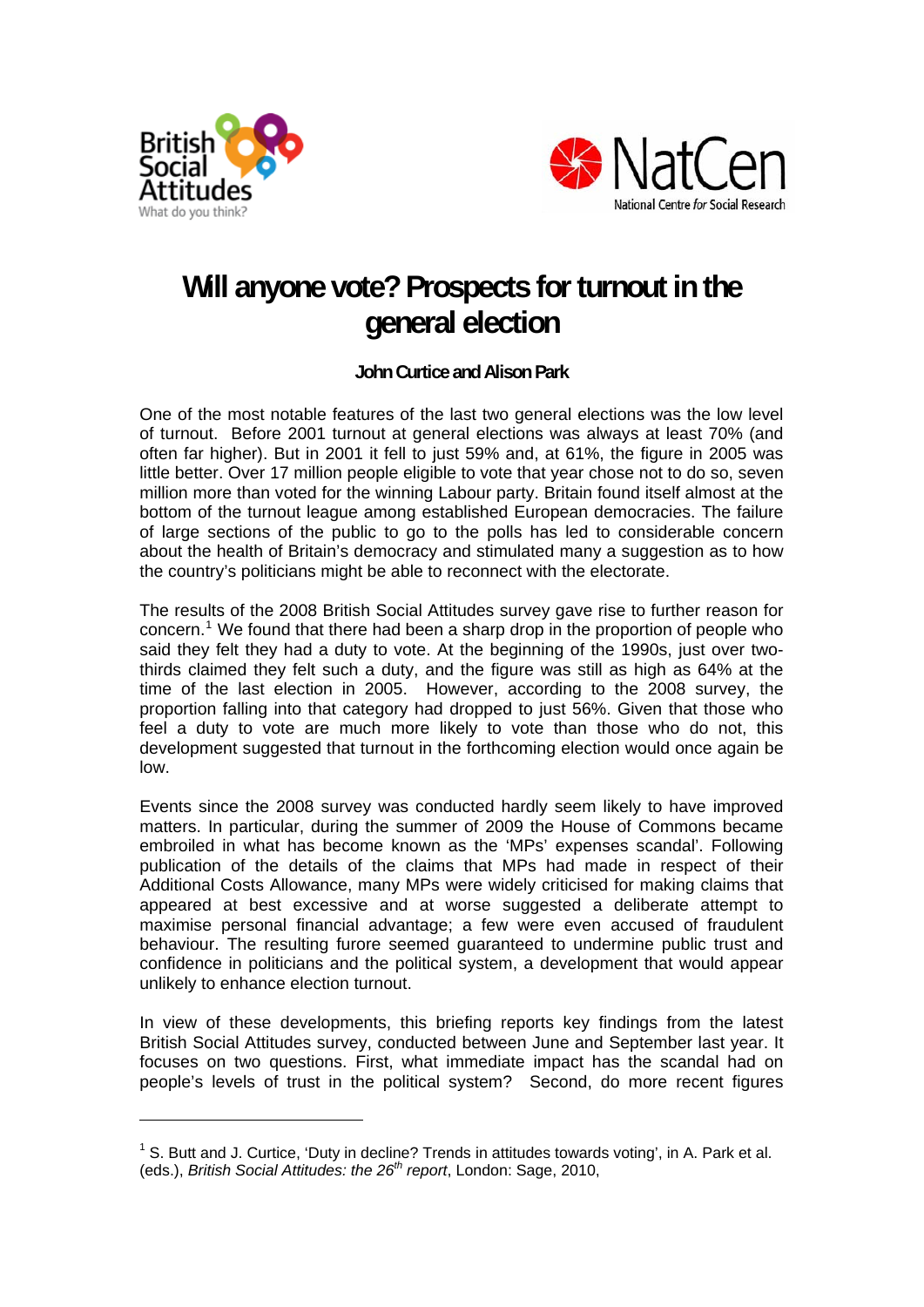confirm that that fewer people now feel they have a duty to vote? In both cases we focus in particular on the implications of our findings for the prospects for turnout in the forthcoming general election.

## **Trust in the political system**

The British Social Attitudes survey has been charting levels of trust in the political system for much of the last twenty years or so. In Table 1 we show the answers to the two questions about political trust that have been asked on a regular basis on the survey.

*How much do you trust British governments of any party to place the needs of the nation above the interests of their own political party? Just about always Most of the time Only some of the time Almost never* 

*And how much do you trust politicians of any party in Britain to tell the truth when they are in a tight corner?* 

> *Just about always Most of the time Only some of the time Almost never*

As Table 1 shows, distrust of the motives of government and politicians has long been commonplace in Britain. Even in the early 1990s no more than a third reckoned that governments could be trusted to put the needs of the nation first. However, in the wake of the allegations about 'sleaze' that embroiled John Major's administration after 1992, that proportion fell to around a quarter or so, and failed to stage a sustained recovery after Labour came to power. Meanwhile, it seems that few have ever been willing to trust politicians to tell the truth; typically les than one in ten have said they could be trusted to do so at least 'most of the time'.

|                                        | 87   | $87^{\circ}$ | 91             | 94   | 96        | 97   | $97^+$ | 98   | 00                                      | 01   | 02   | 03   | 05   | 06   | 07   | 09   |
|----------------------------------------|------|--------------|----------------|------|-----------|------|--------|------|-----------------------------------------|------|------|------|------|------|------|------|
|                                        | (1)  | (2)          |                |      |           | (1)  | (2)    |      |                                         |      |      |      |      |      |      |      |
| <b>Trust</b>                           |      |              |                |      |           |      |        |      |                                         |      |      |      |      |      |      |      |
| qovernment<br>Just about               | %    | %            | $\%$           | $\%$ | $\%$      | $\%$ | %      | $\%$ | $\%$                                    | %    | %    | %    | $\%$ | %    | $\%$ | $\%$ |
| always/most of<br>the time             | 37   | 47           | 33             | 24   | 22        | 25   | 33     | 28   | 16                                      | 28   | 26   | 18   | 26   | 19   | 29   | 16   |
| Some of the time                       | 46   | 43           | 50             | 53   | 53        | 48   | 52     | 52   | 58                                      | 50   | 47   | 49   | 47   | 46   | 45   | 42   |
| Almost never                           | 11   | 9            | 14             | 21   | 23        | 23   | 12     | 17   | 24                                      | 20   | 24   | 31   | 26   | 34   | 23   | 40   |
|                                        | 87   | $87+$        | 91             | 94   | 96        | 97   | $97^+$ | 98   | 00                                      | 01   | 02   | 03   | 05   | 06   | 07   | 09   |
|                                        | (1)  | (2)          |                |      |           | (1)  | (2)    |      |                                         |      |      |      |      |      |      |      |
| <b>Trust politicians</b><br>Just about | $\%$ | $\%$         | %              | $\%$ | $\%$      | %    | %      | %    | $\%$                                    | $\%$ | $\%$ | $\%$ | $\%$ | $\%$ | $\%$ | $\%$ |
| always/most of<br>the time             | na   | na           | na             | 9    | 9         | 8    | na     | 9    | 11                                      | na   | 7    | 6    | 8    | 7    | 9    | 6    |
| Some of the time                       | na   | na           | na             | 40   | 38        | 40   | na     | 43   | 42                                      | na   | 37   | 39   | 39   | 35   | 39   | 39   |
| Almost never                           | na   | na           | na             | 49   | 49        | 50   | na     | 46   | 46                                      | na   | 55   | 54   | 52   | 57   | 49   | 60   |
| Base                                   |      |              | 1410 3413 1445 |      | 1137 1180 |      |        |      | 1355 3615 2071 2293 1099 2287 3299 3167 |      |      |      |      | 1077 | 992  | 1143 |

#### **Table 1 Trends in political trust, 1987–2009**

na: not asked

+ Source: *British Election Study*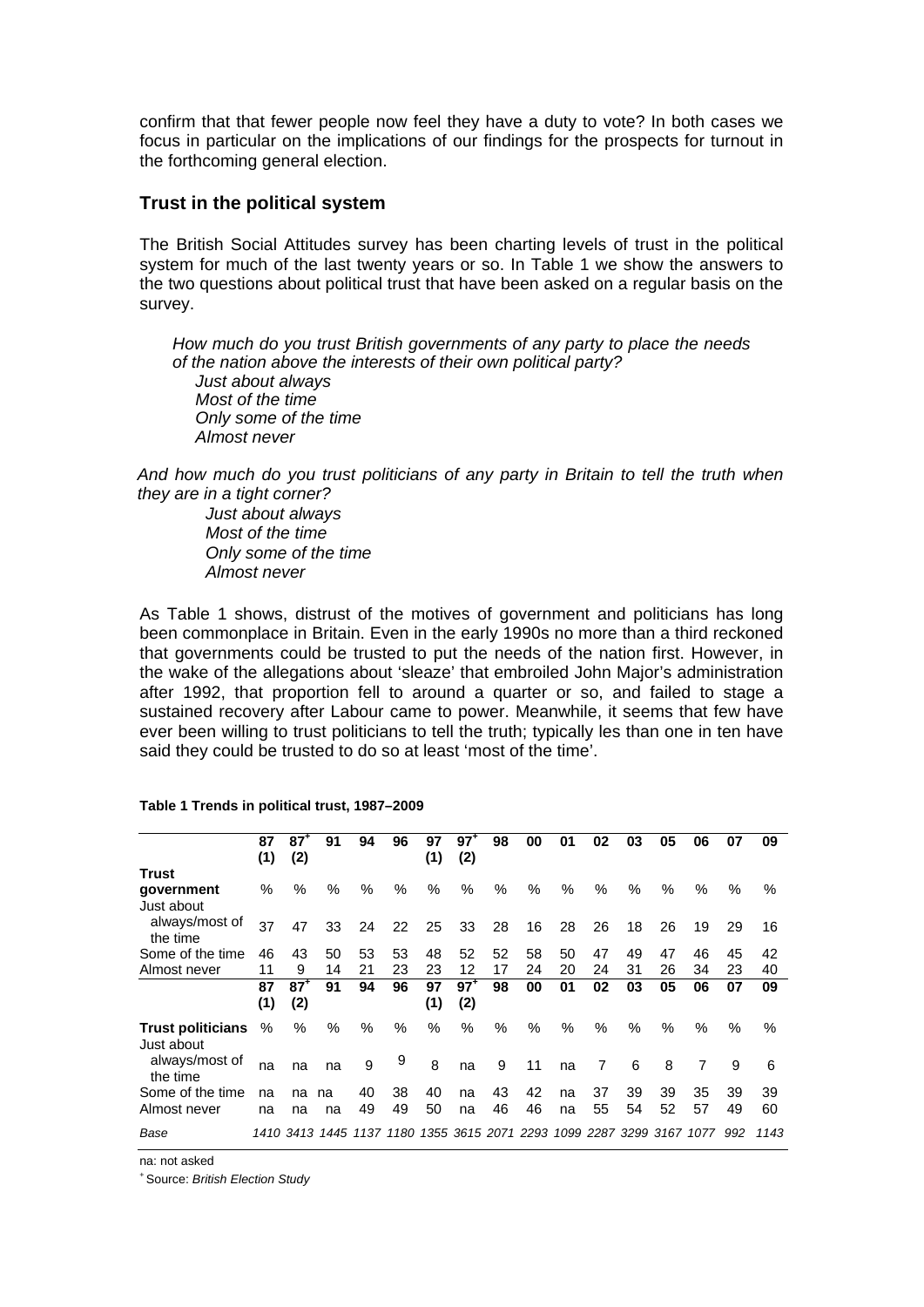That distrust of politicians was apparently so widespread before the MPs expenses scandal broke in mid 2009 helps explain why that scandal had considerable resonance for the public. People were already inclined to believe that politicians were more concerned to protect their own interests than those of the country as a whole. So suggestions that MPs had been exploiting the allowances system for their own personal advantage were readily believed.

Of course, if that were all that the scandal did, it might simply have reinforced existing views rather than changed them. But it is clear that between 2007 and 2009 there was a sharp increase in the proportion of people saying they 'almost never' trust governments or politicians. Now 40% say that they almost never trust governments to put the nation's needs first; previously the figure had never been higher than 31% (in 2003). Similarly, three in five (60%) now say that they almost never trust politicians to tell the truth, when the previous all-time high had been 55% (in 2002).

At the same time, though, we should take note of a second pattern - the public tend to express rather greater levels of trust and confidence in their political system in the immediate wake of a general election. Consider for example, what happened on the occasion of the 1987 election. The first measure shown for that year is from the British Social Attitudes survey, conducted shortly before the election. The second is from the British Election Study survey, which asked exactly the same question in the weeks immediately afterwards. On the second occasion, the proportion of people who trusted governments to put the needs of the country first was ten points higher than it had been previously. There were equally relatively high levels of trust professed in surveys conducted after the 1997, 2001 and 2005 general elections. (Incidentally, it seems that the replacement of Tony Blair as Prime Minister by Gordon Brown may also have had a similar effect in the summer of 2007.) However, what also seems to be the case is that the impact of elections on levels of trust soon wanes away once more.

So it appears that political trust in Britain has hit a new all time low in the immediate wake of the expenses scandal. An already sceptical public has become yet more sceptical. It would seem the scandal has indeed help fracture the already tenuous relationship between the country's politicians and its voters. True, the forthcoming election itself can be expected to help restore some of the public's faith in the political process, but this boost is only likely to be a temporary one.

What are the apparent implications of the latest decline in trust for turnout in the general election? Table 2 gives us an initial clue by showing the level of reported turnout at each of the last three elections broken down by respondents' levels of trust in government. It shows that, contrary to widespread assumption, the link between turnout and political trust is not necessarily particularly strong. In particular, the most trusting (those who trust government 'most of the time' or 'just about always') are only slightly more likely to vote than those who trust governments 'only some of the time'. Meanwhile, given that the level of trust was much the same in 2001 and 2005 as it had been in 1997 (when turnout was far higher), it is in any event highly doubtful that the low level of turnout in the two most recent elections can be accounted for by the public's scepticism.

However, Table 2 also shows that those who 'almost never' trust governments are noticeably less likely to turn out than those in the other two categories; they are at minimum ten percentage points less likely to vote than those who at least trust governments 'some of the time'. And this is the group that has grown notably in size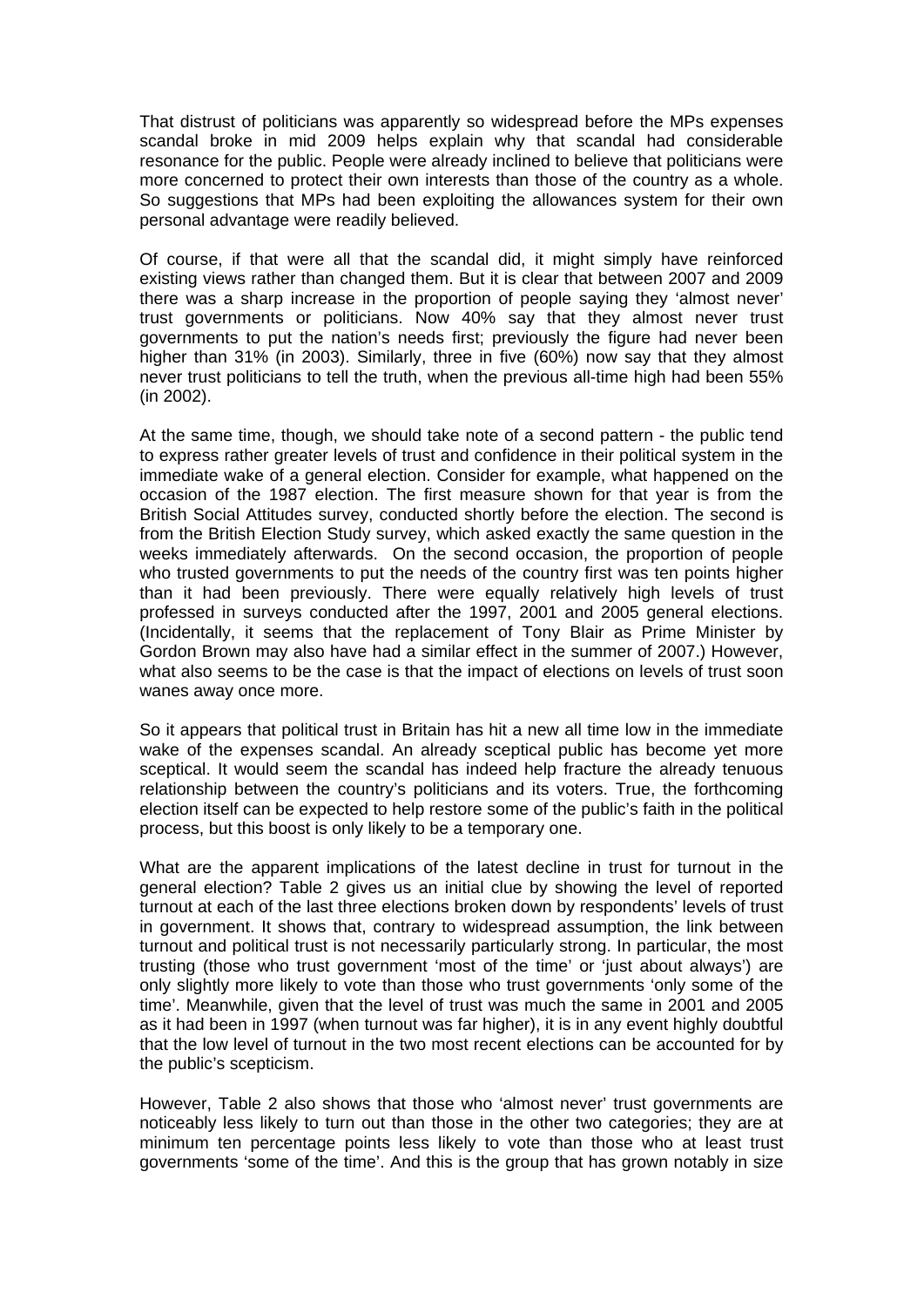in the wake of the MPs expenses scandal. So perhaps the expenses scandal could well have a deleterious impact on turnout after all?

| Trust government to place<br>needs of the nation above<br>those of party | % voted<br>1997 | Base | % voted<br>2001 | Base | % voted<br>2005 | Base |
|--------------------------------------------------------------------------|-----------------|------|-----------------|------|-----------------|------|
| just about always/ most of                                               |                 |      |                 |      |                 |      |
| the time                                                                 | 85              | 961  | 74              | 304  | 74              | 770  |
| only some of the time                                                    | 78              | 1518 | 69              | 552  | 71              | 1509 |
| almost never                                                             | 67              | 356  | 51              | 220  | 61              | 826  |

**Table 2 Trust in government and electoral participation, 1997-2005** 

Just what that impact might be can be seen if we calculate what would happen if the relationship between trust in governments and turnout were to be the same as in 2005, but that the proportions of people who profess each level of trust stay at the levels they were in 2009. In that event, the level of turnout would be four points lower than it was in 2005 (when it was 61%), representing a loss of nearly two million voters. Even if the level of trust recovers in the wake of the election campaign (along the lines of what happened between 2003 and 2005), there would still be a drop in turnout of two points, or nearly a million fewer voters. This might not be regarded as a catastrophic fall but it is certainly a trend that will only make it harder for turnout to return to the levels routinely experienced before 2001.

# **Duty and engagement**

What, however, of our finding in 2008 that there had apparently been a decline in duty to vote? Is that result confirmed by our 2009 survey? Has the feeling that people have an obligation to vote been eroded further by the fallout from the MPS expenses scandal?

To tap whether people do feel such an obligation we ask:

*Which of these statements comes closest to your view about general elections?* 

 *In a general election: …It's not really worth voting …People should vote only if they care who wins …It's everyone's duty to vote* 

Table 3 shows how this question been answered since it was first asked (on the British Election Study) in 1987. It indicates that the decline in duty to vote revealed quite clearly by the 2008 survey has largely been sustained. At 58%, the latest reading is below any previous reading obtained in 2005 or earlier. However, it is also apparent that the MPs expenses scandal has not brought about a further decline. Indeed, the latest reading is slightly (though not significantly) above what it was in 2008.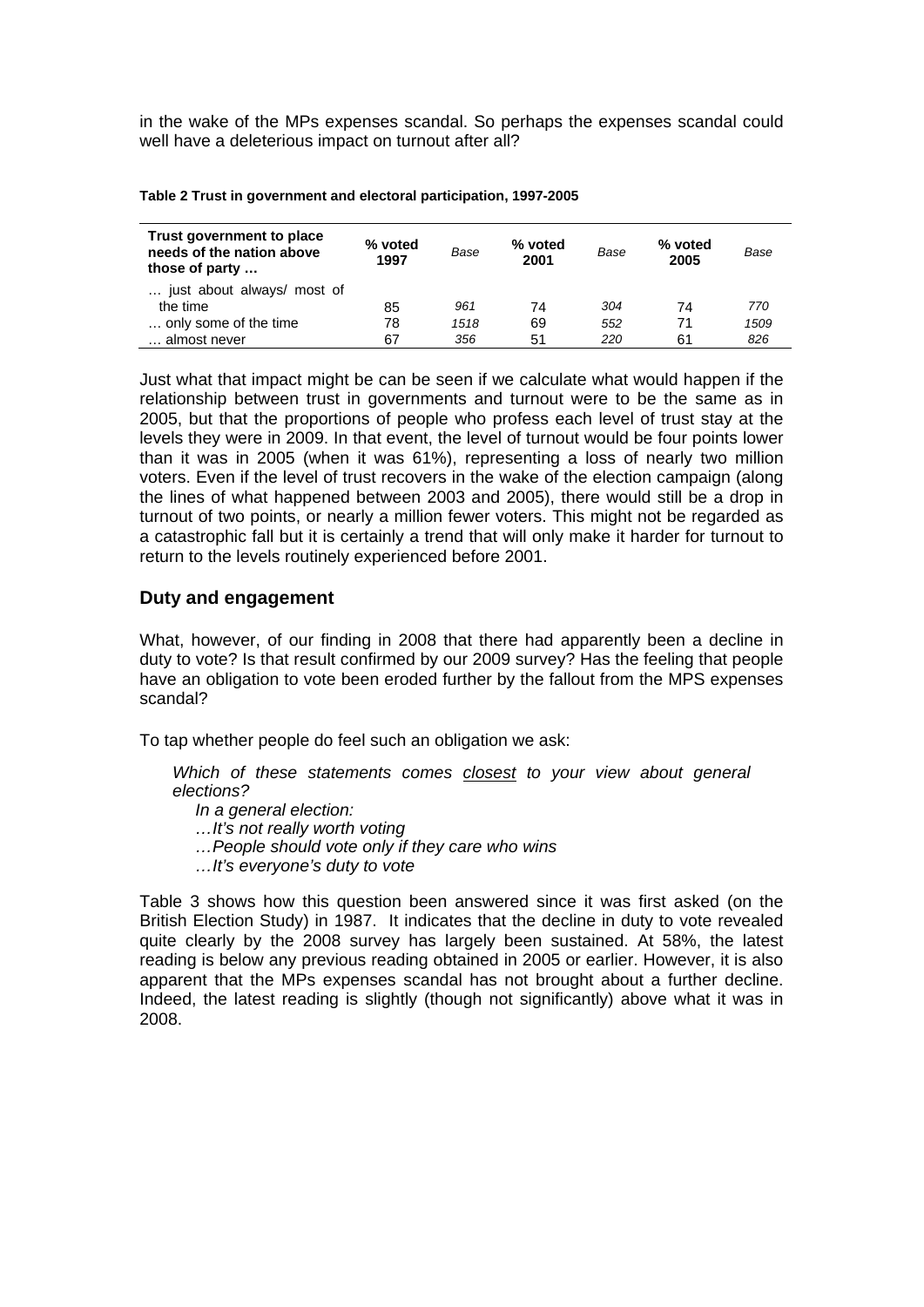### **Table 3 Civic duty, 1991–2009**

|                                                  | $1987^+$ | 1991 | 1994 | 1996 |      |      |      |      |      | 1998 2000 2001 2004 2005 2008 2009 |      |
|--------------------------------------------------|----------|------|------|------|------|------|------|------|------|------------------------------------|------|
|                                                  | %        | $\%$ | ℅    | %    | %    | %    | $\%$ | %    | %    | $\%$                               | $\%$ |
| It is not really worth voting                    | 3        | 8    | 9    | 8    | 8    | 11   | 11   | 12   | 12   | 18                                 | 17   |
| People should only vote<br>if they care who wins | 21       | 24   | 21   | 26   | 26   | 24   | 23   | 27   | 23   | 23                                 | 23   |
| It is everyone's duty to vote                    | 76       | 68   | 68   | 64   | 65   | 64   | 65   | 60   | 64   | 56                                 | 58   |
| Base                                             | 3413     | 1224 | 970  | 989  | 1654 | 2008 | 2795 | 2609 | 1732 | 990                                | 1017 |

+ Source: *British Election Study*

That there is little link between the decline in political trust and civic duty is in fact clear if we compare the trend in political trust since 2005 amongst those who feel a duty to vote with that amongst those who do not. Table 4 shows that those who trust governments and politicians are, as we might expect, more likely than those who do not to feel they have a duty to vote. But the decline in perceived duty to vote since 2005 has been much the same amongst those who are most trusting as it has been amongst the most sceptical. So far at least, the loss of trust has evidently not contributed to the decline in duty to vote.

|  |  |  | Table 4 Duty to vote by Political Trust, 2005 and 2009. |
|--|--|--|---------------------------------------------------------|
|--|--|--|---------------------------------------------------------|

|                        | <b>Trust governments</b>                        |      |                          |      |                     |      |  |  |  |
|------------------------|-------------------------------------------------|------|--------------------------|------|---------------------|------|--|--|--|
| % feel duty to<br>vote | <b>Just about</b><br>always/most of<br>the time | Base | Only some of<br>the time | Base | Almost never        | Base |  |  |  |
| 2005                   | 75                                              | 433  | 61                       | 847  | 47                  | 431  |  |  |  |
| 2009                   | 70                                              | 156  | 67                       | 430  | 53                  | 410  |  |  |  |
| Change 2005-9          | -5                                              |      | -6                       |      | -6                  |      |  |  |  |
|                        | <b>Trust politicians</b>                        |      |                          |      |                     |      |  |  |  |
| % feel duty to<br>vote | Just about<br>always/most of<br>the time        |      | Only some of<br>the time |      | <b>Almost never</b> |      |  |  |  |
| 2005                   | 74                                              | 120  | 68                       | 687  | 60                  | 915  |  |  |  |
| 2009                   | 69                                              | 55   | 64                       | 332  | 53                  | 619  |  |  |  |
| Change 2005-9          | -5                                              |      | -4                       |      | $-7$                |      |  |  |  |

We might, however, wonder whether there is a relationship between duty to vote and age. After all, turnout has been particularly low amongst younger people at recent elections. Perhaps parents and schools are less successful these days in passing on to their children the idea that voting matters? To assess this possibility, Table 5 shows what proportion in each of three age groups reported feeling a duty to vote when interviewed in either 2008 or 2009, and compares that with the position nearly twenty years previously, using the data from the 1991 and 1994 British Social Attitudes surveys combined. (Bringing surveys for two different years together ensures that we have a substantial number of people in each age group.) As the two sets of readings are nearly 20 years apart and our age groups span 20 years or so, this means we can in effect also track how the views of each generation of voters have changed during the course of the last two decades – those aged 35-54 in 2008/9 are, for example, largely the same group of people as those who were aged 18-34 in 1991/4.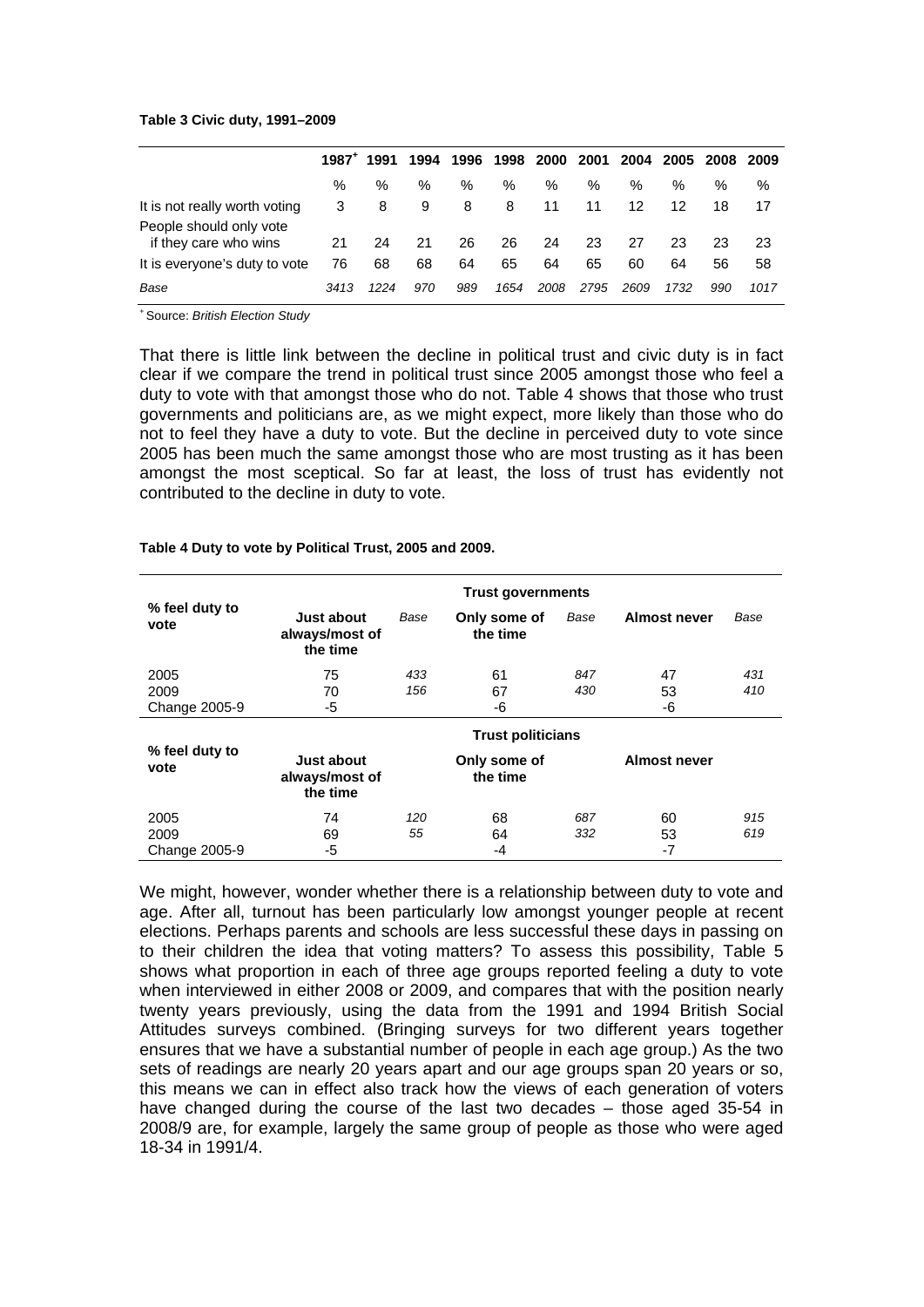**Table 5 Duty to vote in 1991/4 and 2008/9 by age and generation**[2](#page-5-0)

| Age in | Age in                   | Generation  | % feel duty to vote in   |        |  |  |
|--------|--------------------------|-------------|--------------------------|--------|--|--|
| 1991/4 | 2008/9                   |             | 1991/4                   | 2008/9 |  |  |
|        | 18-34                    | Post-Wilson | $\overline{\phantom{a}}$ | 44     |  |  |
| 18-34  | 35-54                    | Affluence   | 56                       | 54     |  |  |
| 35-54  | $55+$                    | Austerity   | 70                       | 70     |  |  |
| $55+$  | $\overline{\phantom{0}}$ | Pre-War     | 79                       | ۰      |  |  |
| All    |                          |             | 68                       | 57     |  |  |

Four key points arise from this analysis. First, younger people are less likely than older people to feel they have a duty to vote. Less than half of those aged under 35 in 2008/9 believe they have such an obligation, compared with 70% of those aged 55 and over. Second, however, a very similar age gap was also apparent in 1991/4. This similarity would appear to imply that a sense of duty comes with growing maturity. Third, though, there is no evidence that our 'affluence' generation, those who were 18-34 in the early 1990s, have developed more of a feeling of civic obligation as they have aged; in 2008/9 just over a half (54%) believed they had a duty to vote, little different to the 56% who took this view back in 1991/4. Rather, fourth, both this generation and the 'austerity' generation that was born under the shadow of the Second World War and its immediate aftermath are less likely to feel a sense of duty than the previous generation were at the same age. Indeed, the same is true of today's youngest generation, born in the years after Harold Wilson was Prime Minister. The existence of such consistent pattern across the generations suggests that the decline in duty to vote is not simply the result of developments amongst the youngest generation.

So, while only a minority of younger voters now accept that they might have a duty to vote, it seems the decline in duty to vote is not simply the product of the views of this youngest generation. Their elders too are less likely to feel that sense of duty than previous generations have done in the past at the same age. To that extent the decline in the sense that people have a duty to vote is something that is apparent among all age groups and not just young people in particular.

In any event, the potential impact of the decline in duty to vote on turnout is quite clear. In Table 6 we show the strong link that has existed at previous elections between feeling a duty to vote and actually turning out to do so. Most of those who feel such a duty do vote; most of those who do not feel it is really worth voting do not actually do so, while those who say that people should only vote 'if they care who wins' fall somewhere in between. Thus any decline in duty in vote can be expected to affect turnout adversely.

| Age in | Age in                   | <b>Generation</b> | % feel duty to vote in |                          |  |
|--------|--------------------------|-------------------|------------------------|--------------------------|--|
| 1991/4 | 2008/9                   |                   | 1991/4                 | 2008/9                   |  |
|        | 18-34                    | Post-Wilson       | -                      | 441                      |  |
| 18-34  | 35-54                    | Affluence         | 677                    | 784                      |  |
| 35-54  | $55+$                    | Austerity         | 736                    | 800                      |  |
| $55+$  | $\overline{\phantom{0}}$ | Pre-War           | 774                    | $\overline{\phantom{a}}$ |  |
| Αll    |                          |                   | 2194                   | 2007                     |  |

<span id="page-5-0"></span> $2$  The bases for this table are as follows: